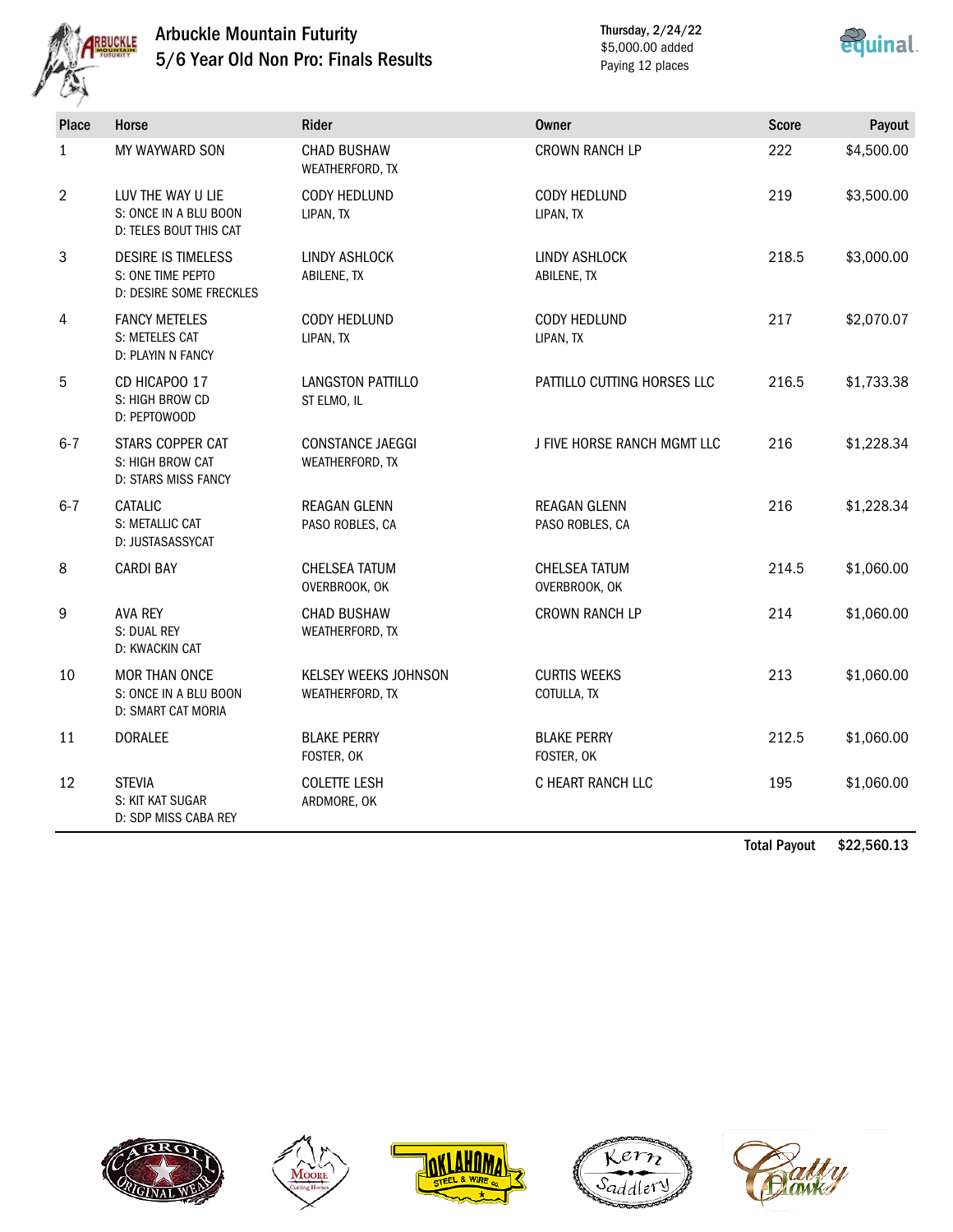

# Arbuckle Mountain Futurity 5/6 Year Old Non Pro: Finals: 50K Limited Results

Thursday, 2/24/22 Paying 2 places



| <b>Place</b> | Horse                                                      | Rider                                            | Owner                                          | <b>Score</b><br>Payout |
|--------------|------------------------------------------------------------|--------------------------------------------------|------------------------------------------------|------------------------|
|              | <b>TWISE BAKED</b><br>S: HIGH BROW CAT<br>D: OUICK TO DUAL | NANCY M MARTIN<br>CHAPPELL HILL, TX              | <b>STEVE E MARTIN</b><br><b>BRENHAM, TX</b>    | \$1,646.40             |
| $2 - 4$      | COUNTIN HOT CHECKS<br>S: HOTTISH<br>D: CAT COUNTIN CHECKS  | JAMIE LYNN HILL<br><b>BASTROP, TX</b>            | JAMIE LYNN HILL<br><b>BASTROP, TX</b>          | \$365.86               |
| $2 - 4$      | JON WICK<br>S: DUAL SMART REY<br>D: CAT O CONNOR           | CAMERON MABEN THOMPSON<br><b>WEATHERFORD, TX</b> | <b>MABEN THOMPSON</b><br>CROSSVILLE, TN        | \$365.86               |
| $2 - 4$      | FI YISH<br>S: HOTTISH<br>D: DUAL SMART KITTY               | <b>OWEN NOROUIST</b><br><b>WEATHERFORD, TX</b>   | <b>OWEN NORQUIST</b><br><b>WEATHERFORD, TX</b> | \$365.86               |

Total Payout \$2,743.98









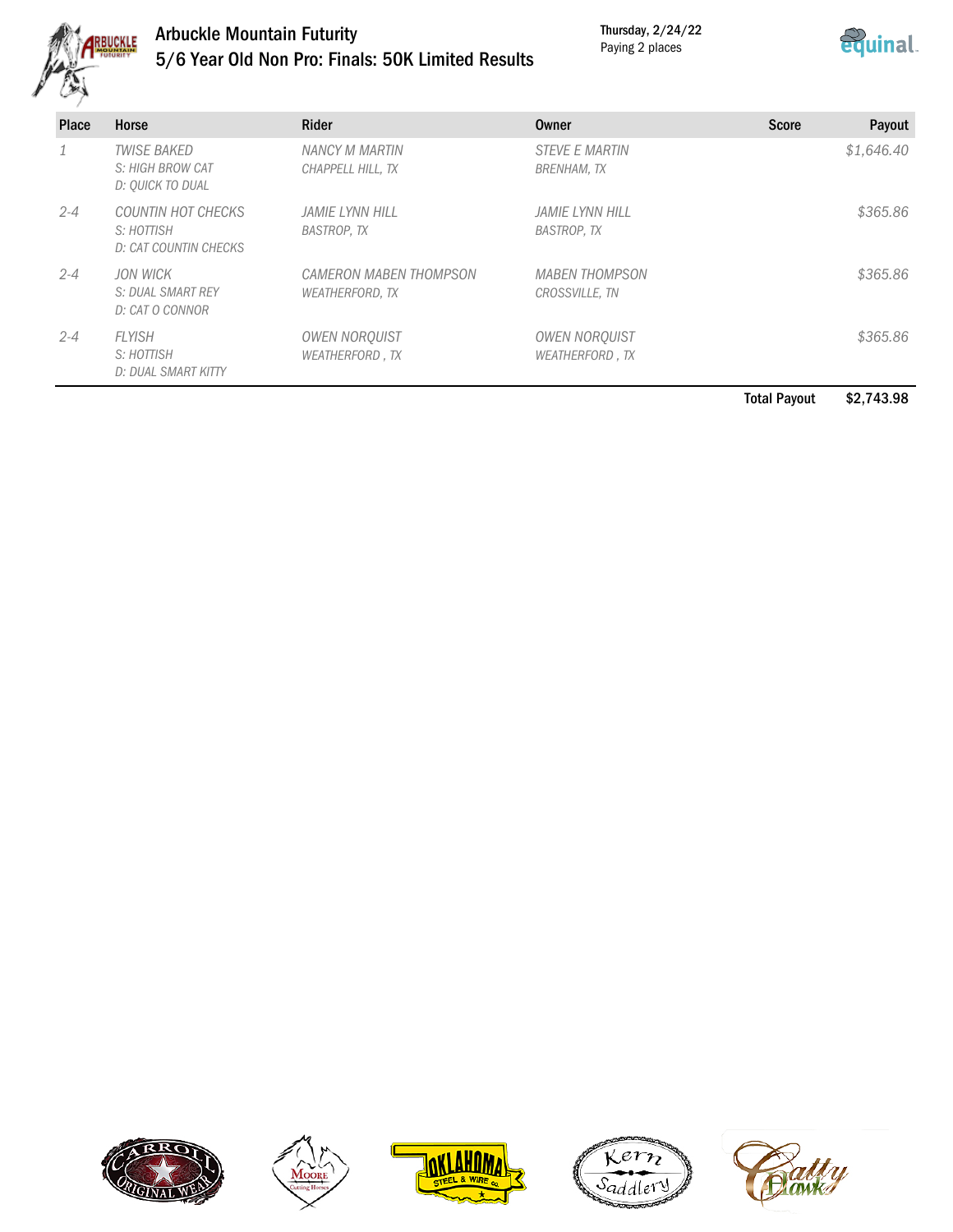

# Arbuckle Mountain Futurity 5/6 Year Old Non Pro: Finals: 35K Novice Results

Thursday, 2/24/22 Paying 2 places



| <b>Place</b> | Horse                                                                     | Rider                              | Owner                              | <b>Score</b>        | Payout     |
|--------------|---------------------------------------------------------------------------|------------------------------------|------------------------------------|---------------------|------------|
|              | <b>DESIRE IS TIMELESS</b><br>S: ONE TIME PEPTO<br>D: DESIRE SOME FRECKLES | LINDY ASHLOCK<br>ABILENE, TX       | LINDY ASHLOCK<br>ABILENE, TX       | 218.5               | \$1,411.20 |
|              | C KAY WILSON<br>S: WILSONS LIL FRECKLES<br>D: FAJITAS KAY                 | COLLBRAN BLUE LARSEN<br>GRUVER, TX | COLLBRAN BLUE LARSEN<br>GRUVER, TX |                     | \$940.80   |
|              |                                                                           |                                    |                                    | <b>Total Payout</b> | \$2,352,00 |









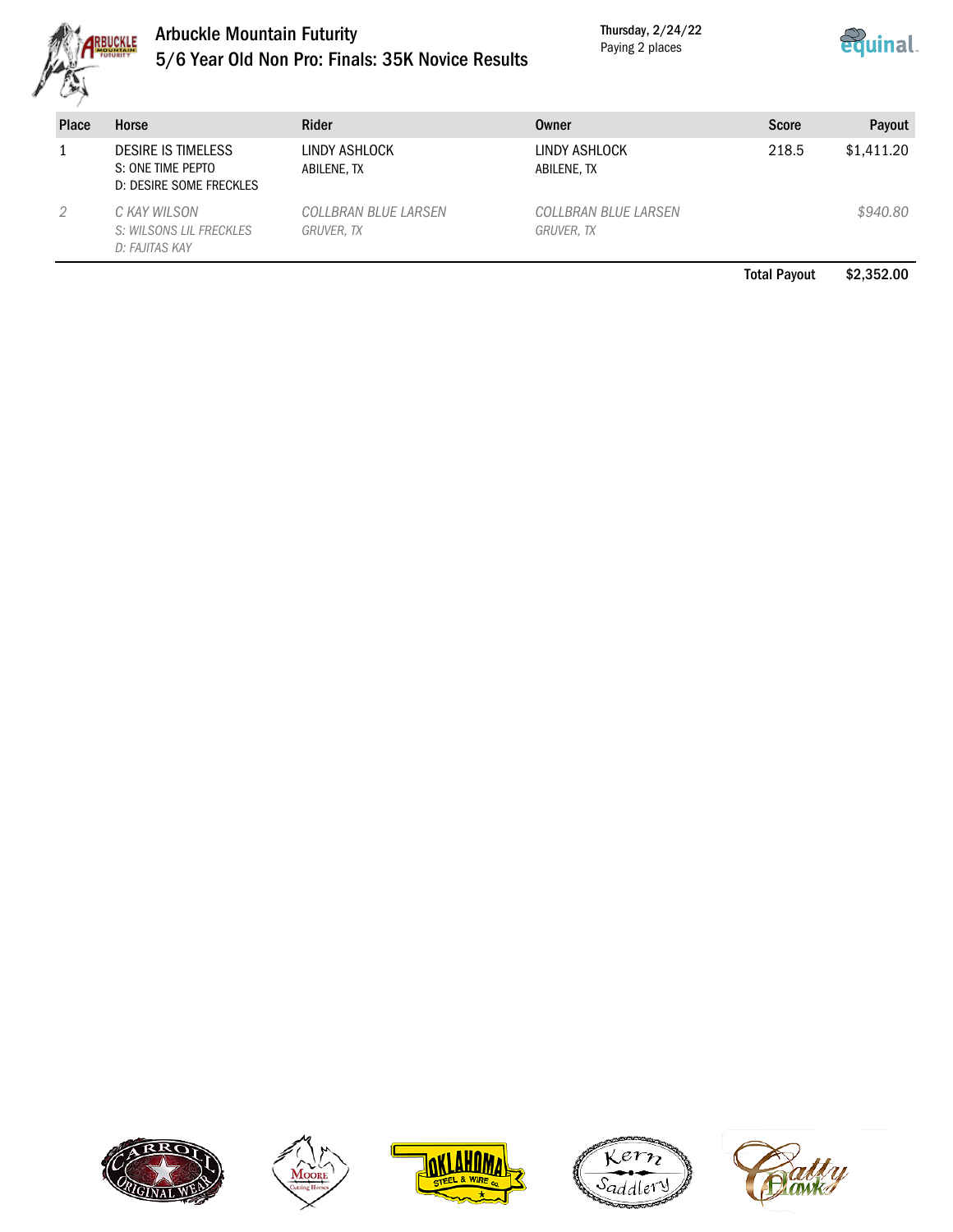

# Arbuckle Mountain Futurity 5/6 Year Old Non Pro: Finals: Gelding Results

Thursday, 2/24/22 Paying 3 places



| <b>Place</b> | Horse                                                             | Rider                                 | Owner                                | <b>Score</b> | Payout     |
|--------------|-------------------------------------------------------------------|---------------------------------------|--------------------------------------|--------------|------------|
|              | MY WAYWARD SON                                                    | <b>CHAD BUSHAW</b><br>WEATHERFORD, TX | <b>CROWN RANCH LP</b>                | 222          | \$1,842.40 |
| $2 - 3$      | <i><b>TWISE BAKED</b></i><br>S: HIGH BROW CAT<br>D: OUICK TO DUAL | NANCY M MARTIN<br>CHAPPELL HILL, TX   | <b>STEVE E MARTIN</b><br>BRENHAM, TX |              | \$1,038.80 |
| $2 - 3$      | A CATUAL AFFAIR<br>S: HIGH BROW CAT<br>D: RISTOS FAIR LADY        | <b>DARREN BLANTON</b><br>DALLAS, TX   | <b>DARREN BLANTON</b><br>DALLAS, TX  |              | \$1,038.80 |

Total Payout \$3,920.00









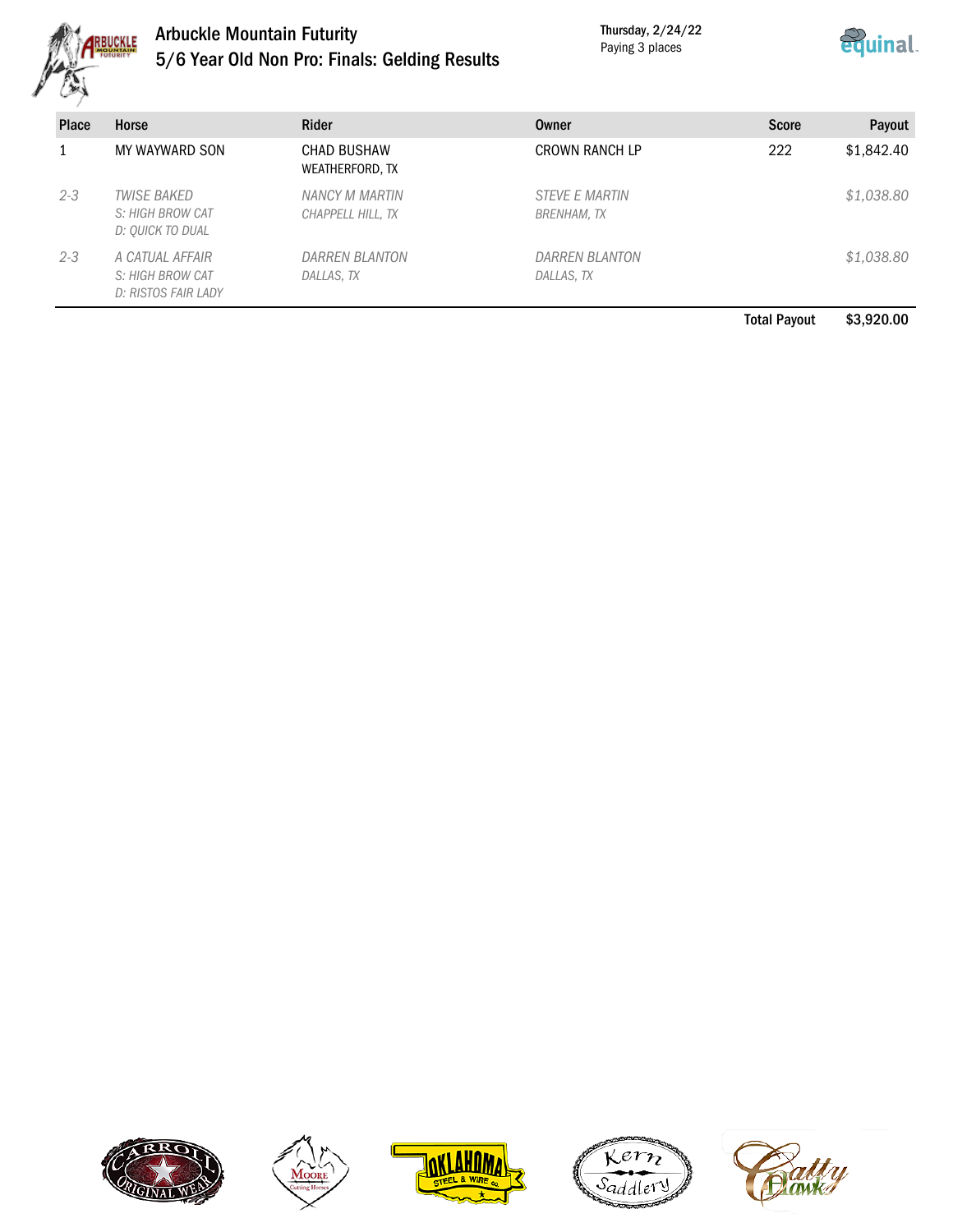



# Arbuckle Mountain Futurity 5/6 Year Old Non Pro: Finals: Senior Results



Place Horse **Rider Rider Score** Rider Score Payout Score Rayout Score Rayout Score Rayout